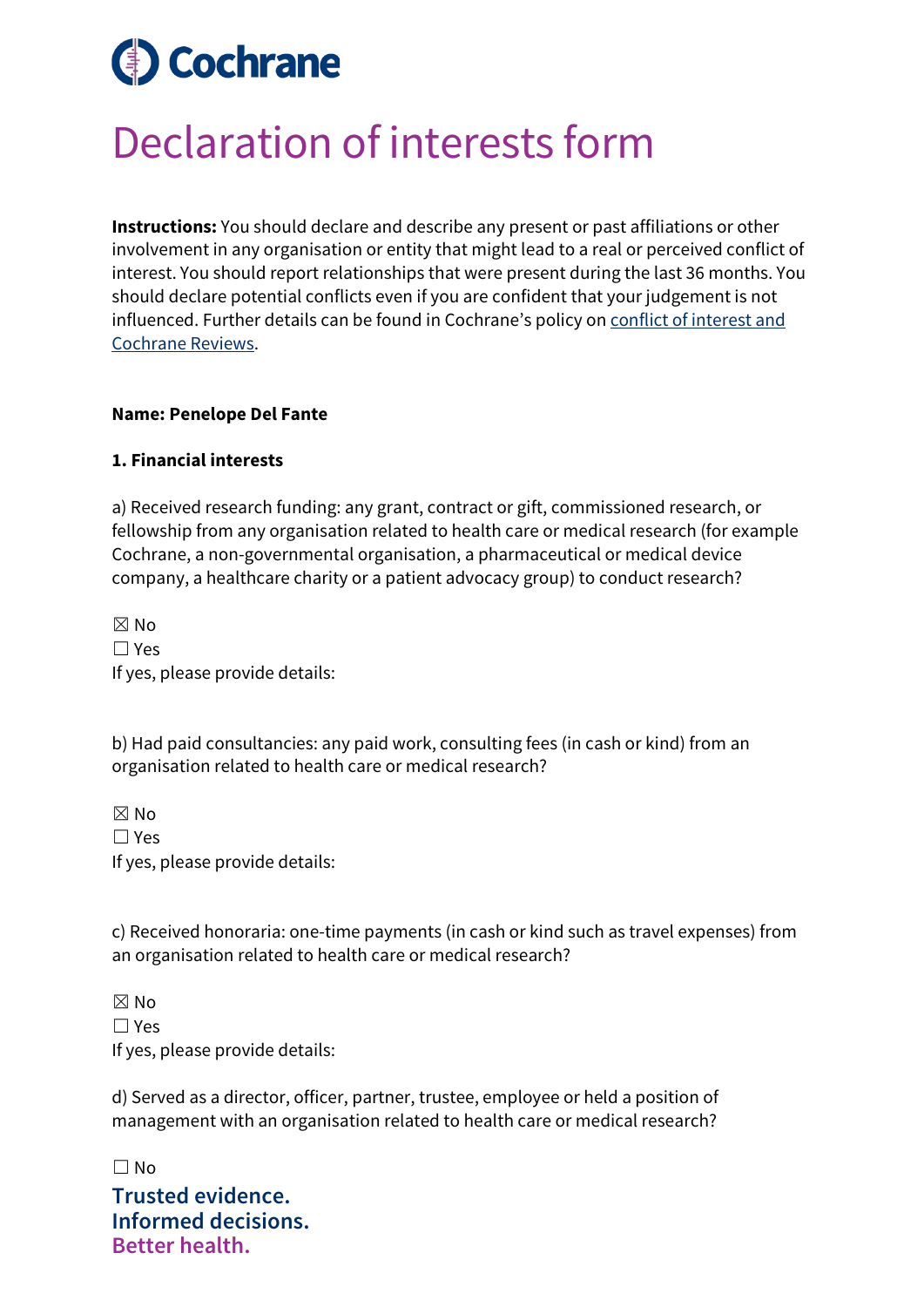

☒ Yes If yes, please provide details:

During the past 36 months I have been a member of the management committee for ME/CFS South Australia Inc.

e) Possessed share-holdings, stock, stock options, equity with an organisation related to health care or medical research (excludes mutual funds or similar arrangements where the individual has no control over the selection of the shares)?

 $\boxtimes$  No ☐ Yes If yes, please provide details:

f) Received personal gifts from an organisation related to health care or medical research?

| $\boxtimes$ No                  |
|---------------------------------|
| $\Box$ Yes                      |
| If yes, please provide details: |

g) Had an outstanding loan with an organisation related to health care or medical research?

☒ No ☐ Yes If yes, please provide details:

h) Received royalty payments from an organisation related to health care or medical research?

 $\boxtimes$  No ☐ Yes If yes, please provide details:

### **2. Non-financial interests**

Do you have any other interests that would reasonably appear to be related to the primary interest? Such interests could include, but are not limited to, publicly declaring any strong opinions about this health area, unpaid membership of committees, advisory boards or patient advocacy groups in this health area, and being a named author of a study that might be included in this review.

**Trusted evidence. Informed decisions. Better health.**